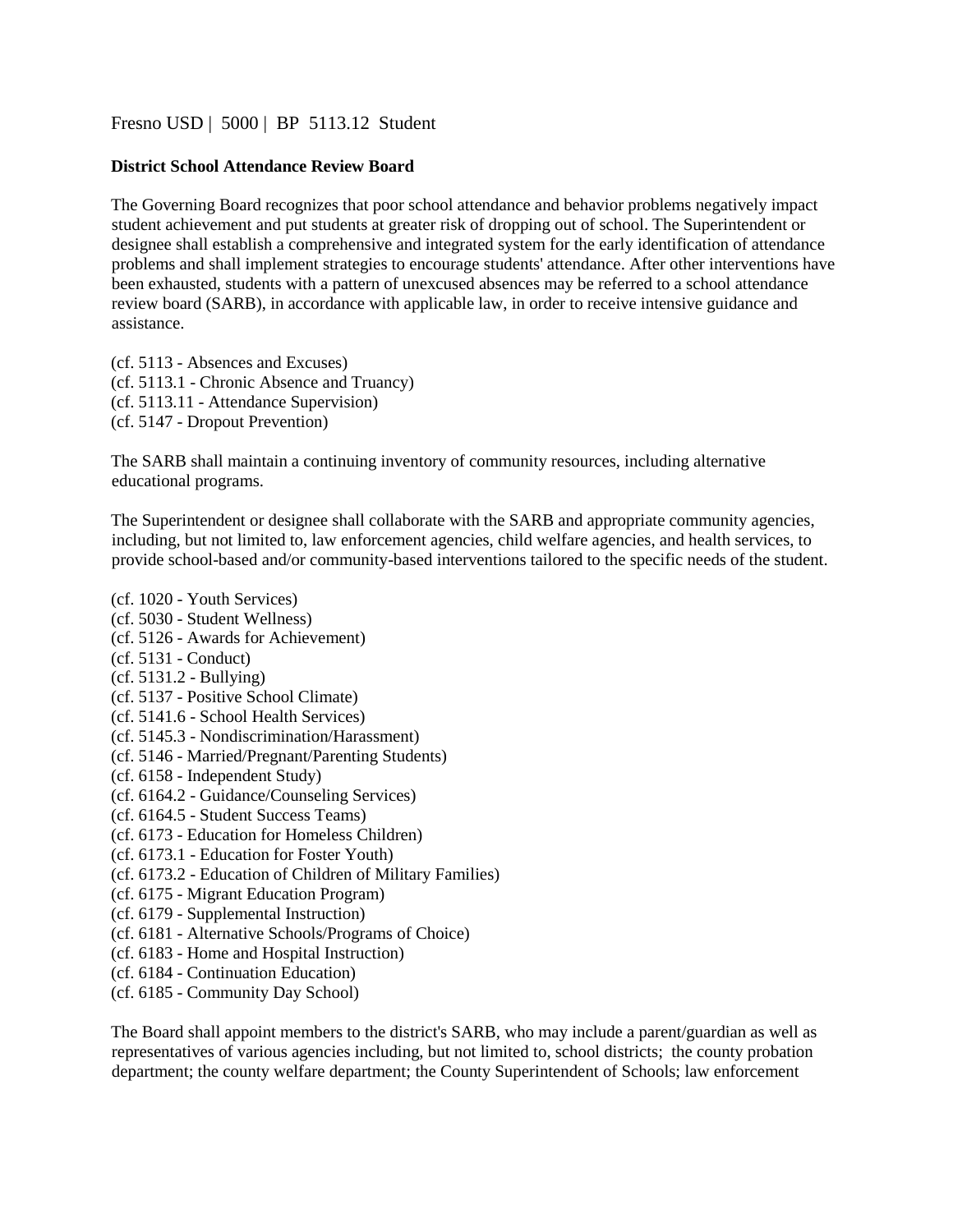agencies; community-based youth service centers; school guidance personnel; child welfare and attendance personnel; school or county health care personnel; school, county, or community mental health personnel; the county district attorney's office; and the county public defender's office. (Education Code 48321)

The district's SARB shall provide support to improve student attendance and behavior through proactive efforts focused on building positive school environments and improved school connectedness, early identification and immediate intervention to re-engage students with poor attendance or behavior, and intensive intervention with students and families to address severe or persistent attendance or behavior issues.

The district's SARB shall operate in accordance with Education Code 48320-48325, the Brown Act (Government Code 54950-54963), and the bylaws of the SARB.

The SARB shall collect data and annually report outcomes on SARB referrals to the Governing Board, Superintendent or designee, and County Superintendent of Schools. (Education Code 48273)

*Fresno Unified School District does not harass, intimidate, or discriminate on the basis of race, color, ethnicity, national origin, ancestry, age, creed, religion, political affiliation, gender, gender identity or expression or genetic information, mental or physical disability, sex, sexual orientation, parental or marital status, military veteran status, or any other basis protected by law or regulation, in its educational program(s) or employment.*

Legal Reference: EDUCATION CODE 1740 Employment of personnel to supervise attendance (county superintendent) 1980-1986 County community school 46010-46014 Absences 48200-48208 Children ages 6-18 (compulsory full-time attendance) 48240-48246 Supervisors of attendance 48260-48273 Truants 48290-48297 Failure to comply; complaints against parents 48320-48325 School attendance review boards 48340-48341 Improvement of student attendance 48400-48403 Compulsory continuation education 48660-48666 Community day school 49067 Unexcused absences as cause of failing grade CODE OF CIVIL PROCEDURE 1985-1997 Production of evidence; means of production GOVERNMENT CODE 54950-54963 The Ralph M. Brown Act PENAL CODE 270.1 Chronic truancy; parent/guardian misdemeanor 272 Parent/guardian duty to supervise and control minor child; criminal liability for truancy 830.1 Peace officers VEHICLE CODE 13202.7 Driving privileges; minors; suspension or delay for habitual truancy WELFARE AND INSTITUTIONS CODE 256-258 Juvenile hearing officer 601-601.4 Habitually truant minors 11253.5 Compulsory school attendance